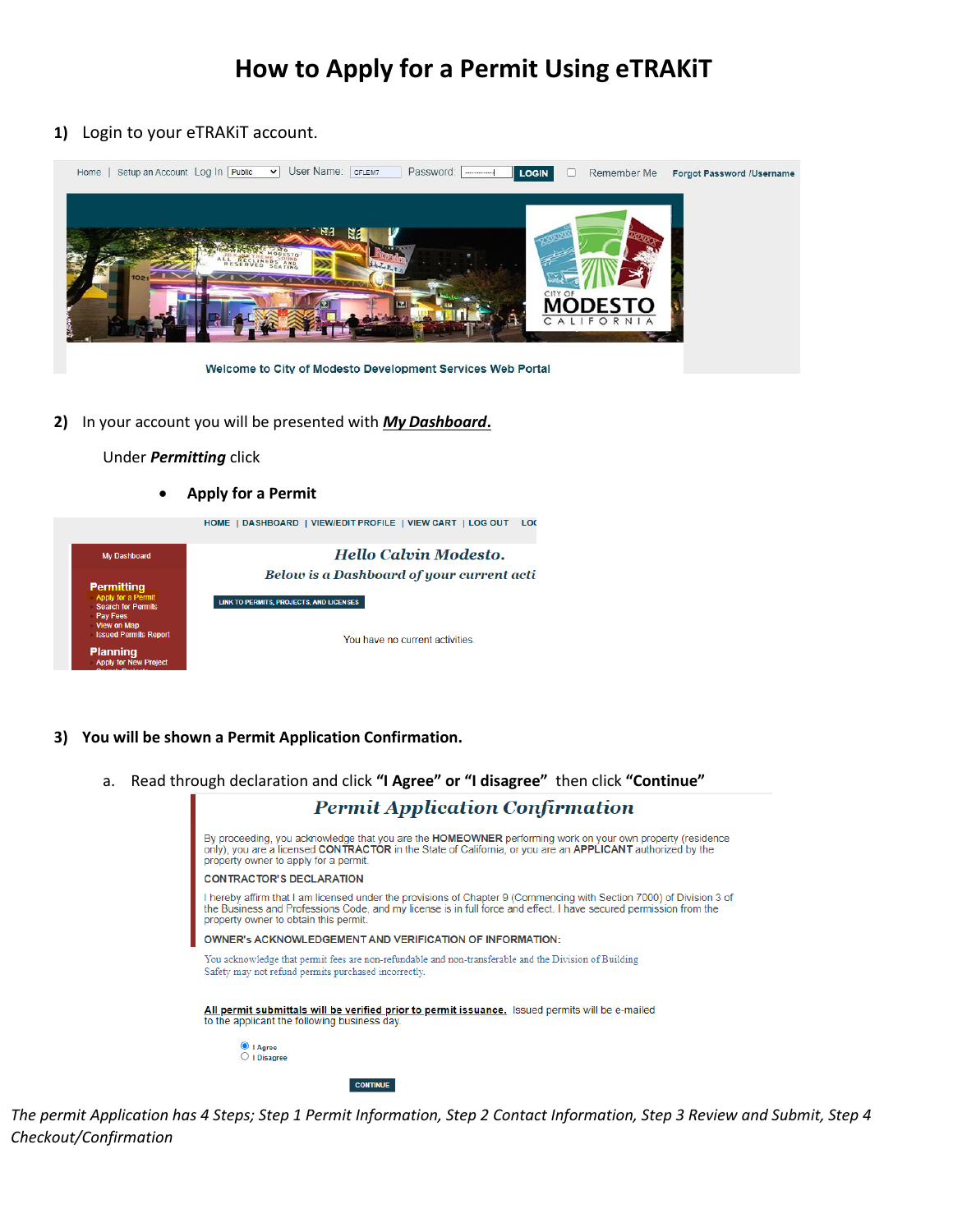### **Permit Application Step 1 Permit Information** Step 4 Step 2 Step 3 Permit Type Information Select the **Permit RES WATER HEATER** ₹ **PERMIT Type Type** and **Subtype GAS STORAGE**  $\overline{\mathbf{v}}$ **PERMIT** Subtype Enter **description** of work and any **notes**. \*Description: enter in description here (If there are no notes \*Notes: add notes here, if there are no notes just put "N/A" just put **"N/A"**) \$2,500.00 \*Job Value Enter in estimated **Job Value Additional Information**  $\overline{\phantom{a}}$ **WATER HEATER** Fill in any \*ENERGY: GAS < \*TYPE: **Additional** STORAGE TANK V **Information** Location \*Enter part or all of your address and press search v Search By Address Enter street address **Search Value SEARCH** and click "**Search**", then click on the **Parcel Attachments** Please ensure to include required attachments with your application. Failure to do so may delay in the issuance of your permit. Select **Description**

You can attach any files you may need to here. **Select** file from your computer or phone, add **Description** and click **"Next Step"**CANCEL NEXT STEP

UPLOAD

**Step 1:**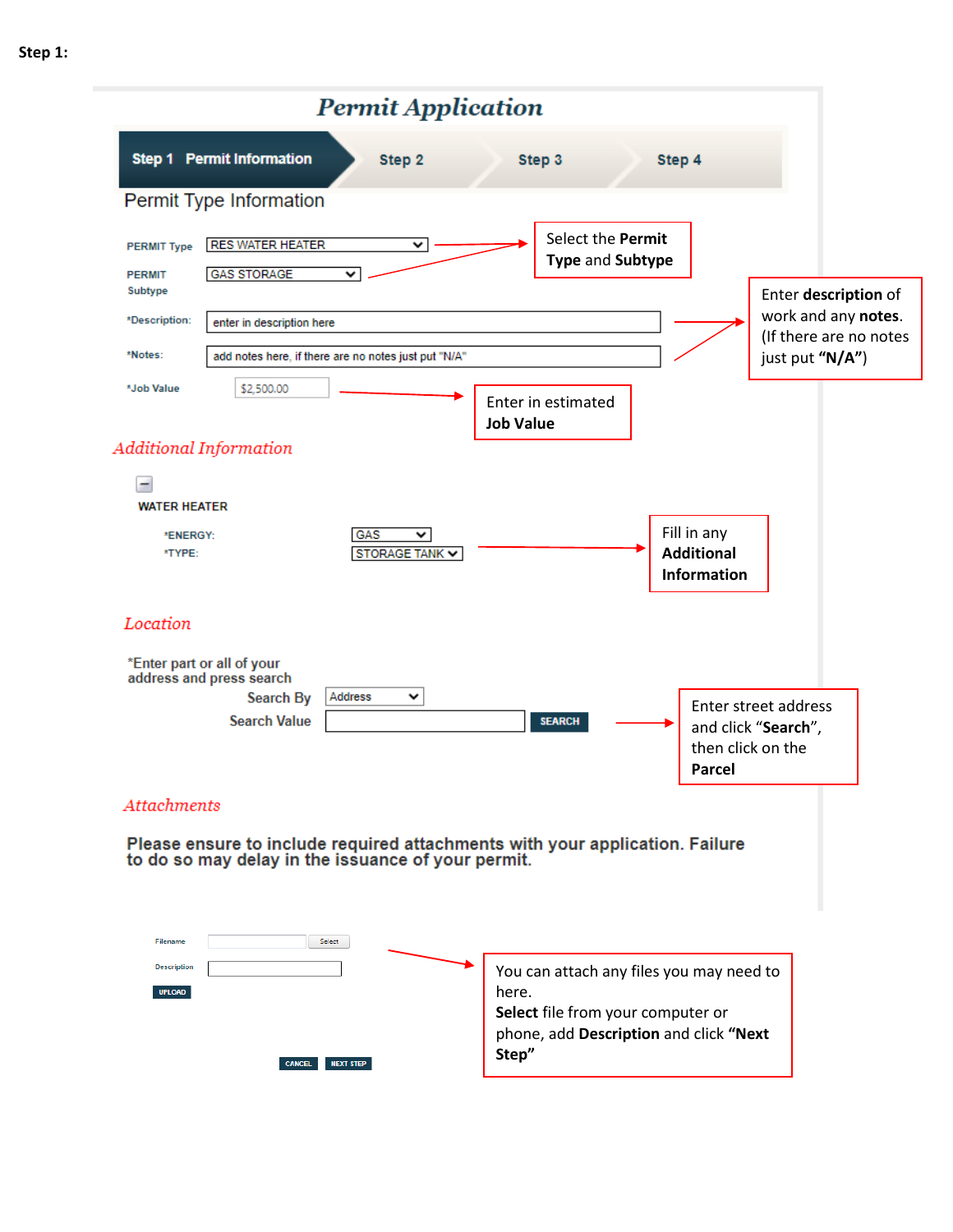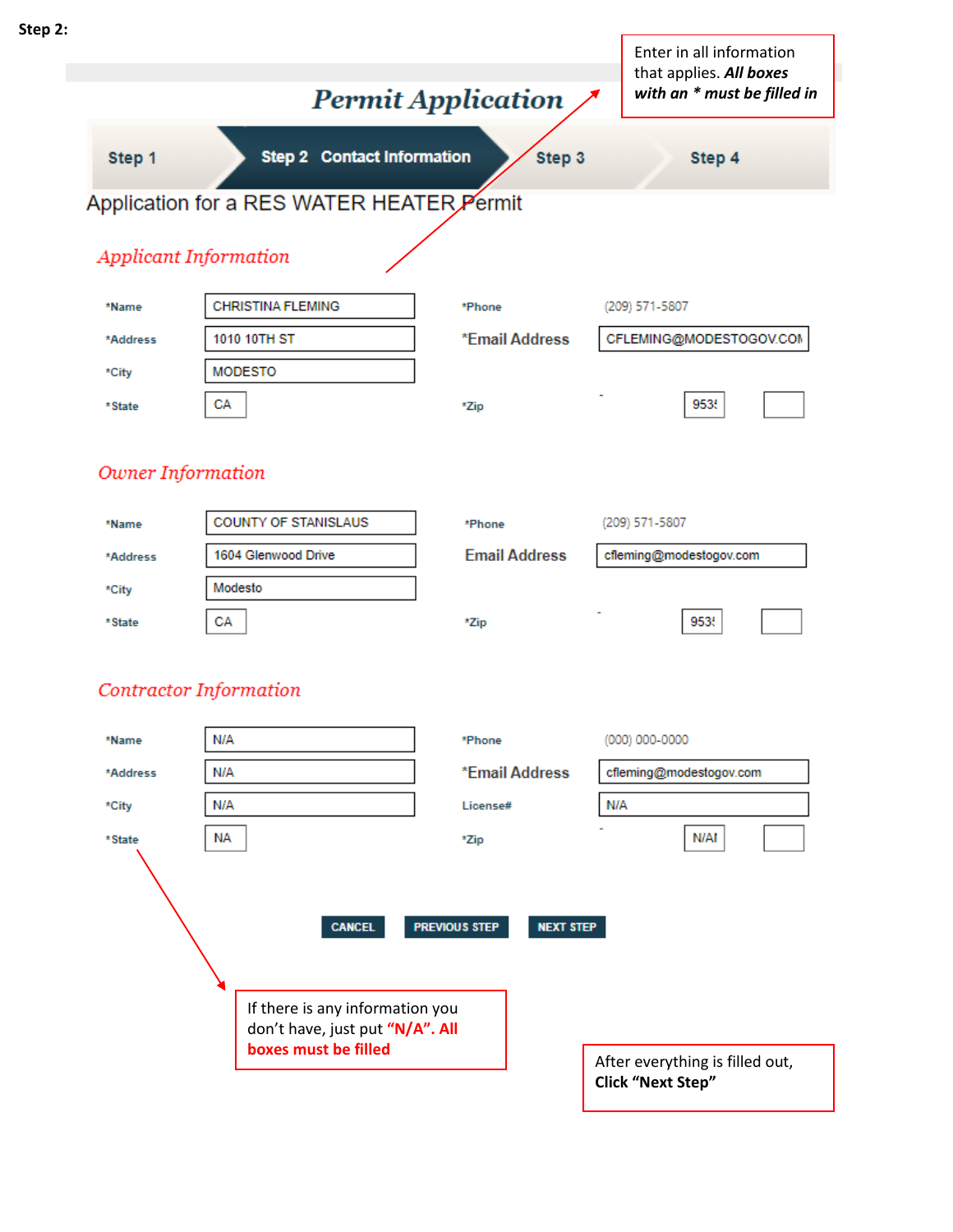